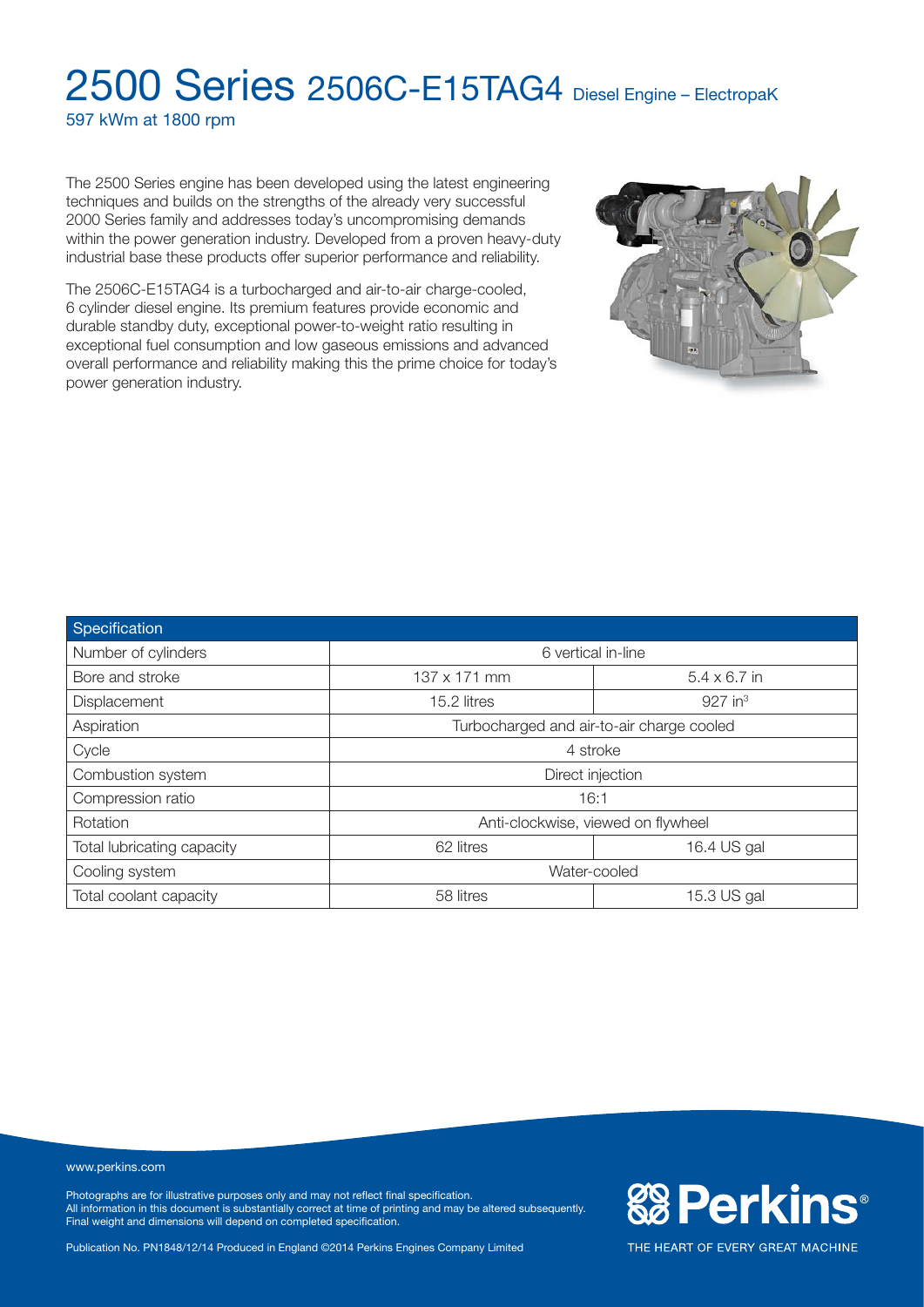597 kWm at 1800 rpm

### Features and benefits

#### Economic power

• Mechanically operated unit fuel injectors with advanced electronic control, combined with carefully matched turbocharging, give excellent fuel atomisation which leads to exceptional low fuel consumption

#### Reliable power

- Developed and tested using the latest engineering techniques and finite element analysis for high reliability
- Low oil usage and low wear rates
- High compression ratios ensure clean rapid starting in all conditions
- Perkins global product support is designed to enhance the customer experience of owning a Perkins powered machine. We deliver this through the quality of our distribution network, extensive global coverage and a range of Perkins supported OEM partnership options. So whether you are an end-user or an equipment manufacturer our engine expertise is essential to your success

#### Compact, clean and efficient power

- Exceptional power to weight ratio and compact size gives optimum power density for ease of installation and more cost effective transportation
- Designed to provide excellent service access for ease of maintenance

#### Product support

- Perkins actively pursues product support excellence by ensuring our distribution network invest in their territory strengthening relationships and providing more value to you, our customer
- Through an experienced global network of distributors and dealers, fully trained engine experts deliver total service support around the clock, 365 days a year. They have a comprehensive suite of web based tools at their fingertips covering technical information, parts identification and ordering systems, all dedicated to maximising the productivity of your engine
- Throughout the entire life of a Perkins engine, we provide access to genuine OE specification parts and service. We give 100% reassurance that you receive the very best in terms of quality for lowest possible cost .. wherever your Perkins powered machine is operating in the world

*Certified against the requirements of Tier 2 legislation for non-road mobile machinery, powered by constant speed engines (EPA 40 CFR Part 89 Tier 2)*

www.perkins.com

Photographs are for illustrative purposes only and may not reflect final specification. All information in this document is substantially correct at time of printing and may be altered subsequently. Final weight and dimensions will depend on completed specification.



Publication No. PN1848/12/14 Produced in England ©2014 Perkins Engines Company Limited

THE HEART OF EVERY GREAT MACHINE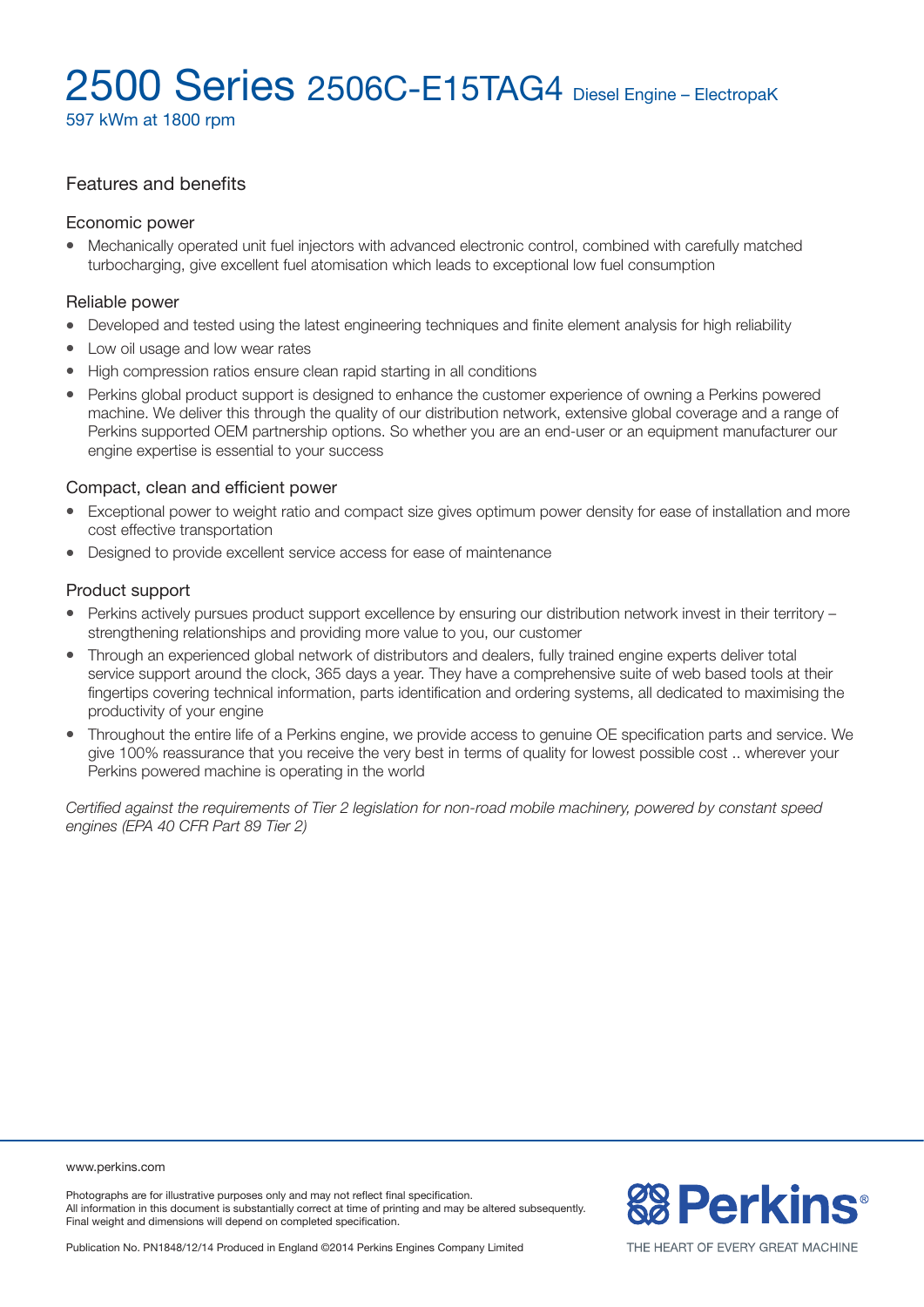597 kWm at 1800 rpm

## Technical information

### Air inlet

• Mounted air filter

### Fuel system

- Mechanically actuated electronically controlled unit fuel injectors with full authority electronic control
- Governing to ISO 8528-5 class G3 with isochronous capability
- Replaceable 'Ecoplus' fuel filter elements with primary filter/water separator
- $\bullet$  Fuel cooler

### Lubrication system

- Wet sump with filler and dipstick
- Full-flow replaceable 'Ecoplus' filter
- Oil cooler integral with filter header

### Cooling system

- Gear-driven circulating pump
- Mounted belt-driven fan
- Radiator supplied loose incorporating air-to-air charge cooler
- System designed for ambients up to 50°C

### Electrical equipment

- 24 volt starter motor and 24 volt 70 amp alternator with DC output
- ECM mounted on engine with wiring looms and sensors
- 3 level engine protection system

### Flywheel and housing

- High inertia flywheel to SAE J620 size 14
- SAE  $\frac{1}{2}$  flywheel housing

### **Mountings**

• Front engine mounting bracket

#### Optional equipment

- 110 volt/240 volt immersion heater
- Additional speed sensor
- Temperature and pressure sensors for gauges
- Air filter rain hood
- Twin starters/facility for second starter
- $\bullet$  Tool kit
- <sup>l</sup> Additional manuals
- Closed circuit crankcase ventilation system

#### www.perkins.com

Photographs are for illustrative purposes only and may not reflect final specification. All information in this document is substantially correct at time of printing and may be altered subsequently. Final weight and dimensions will depend on completed specification.



Publication No. PN1848/12/14 Produced in England ©2014 Perkins Engines Company Limited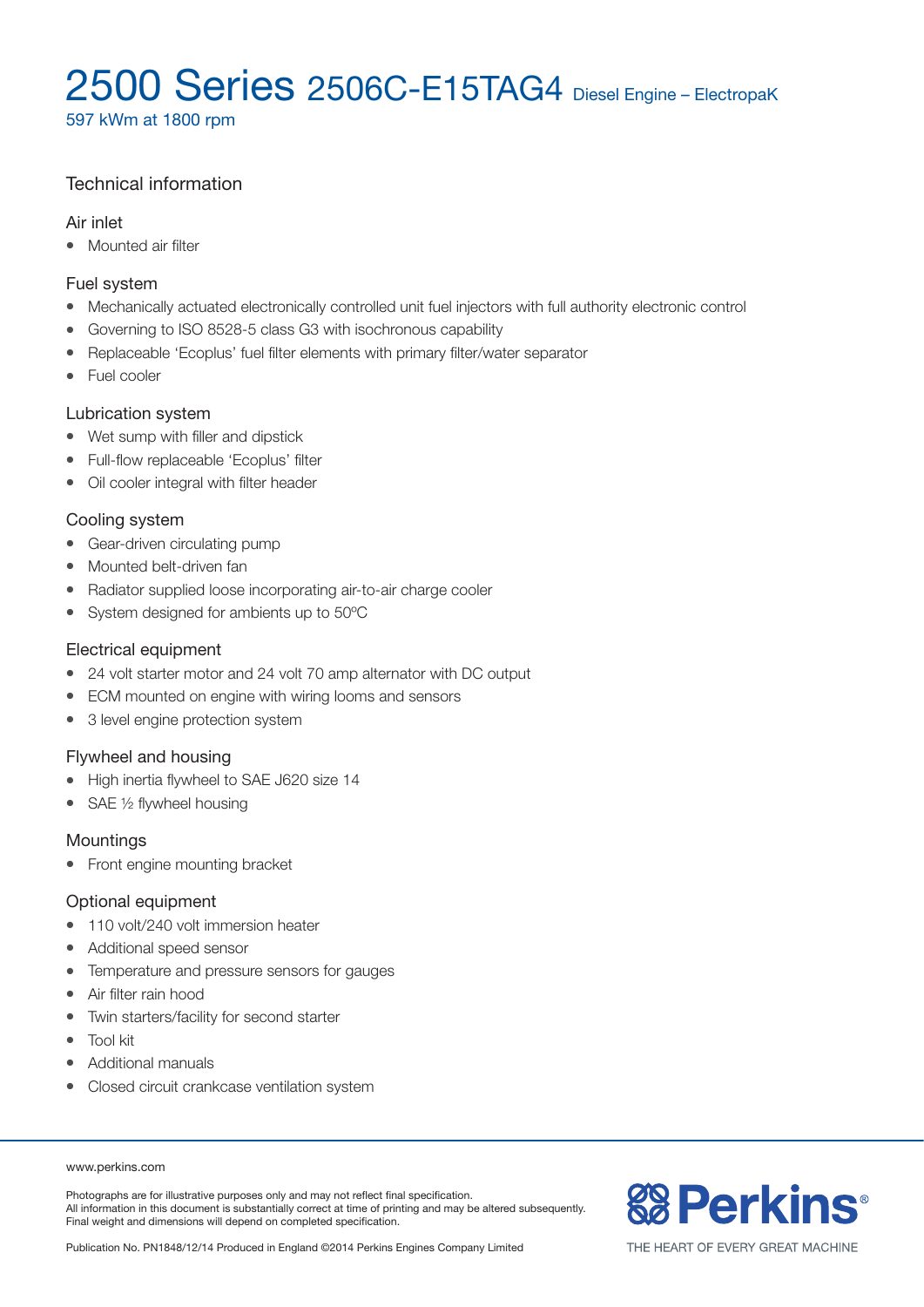597 kWm at 1800 rpm



| Engine package weights and dimensions |           |          |  |  |
|---------------------------------------|-----------|----------|--|--|
| Length                                | 2657 mm   | $105$ in |  |  |
| Width                                 | $1120$ mm | 44 in    |  |  |
| Height                                | 1718 mm   | 68 in    |  |  |
| Weight (dry)                          | 1633 kg   | 3600 lb  |  |  |

www.perkins.com

Photographs are for illustrative purposes only and may not reflect final specification. All information in this document is substantially correct at time of printing and may be altered subsequently. Final weight and dimensions will depend on completed specification.

Publication No. PN1848/12/14 Produced in England ©2014 Perkins Engines Company Limited



THE HEART OF EVERY GREAT MACHINE